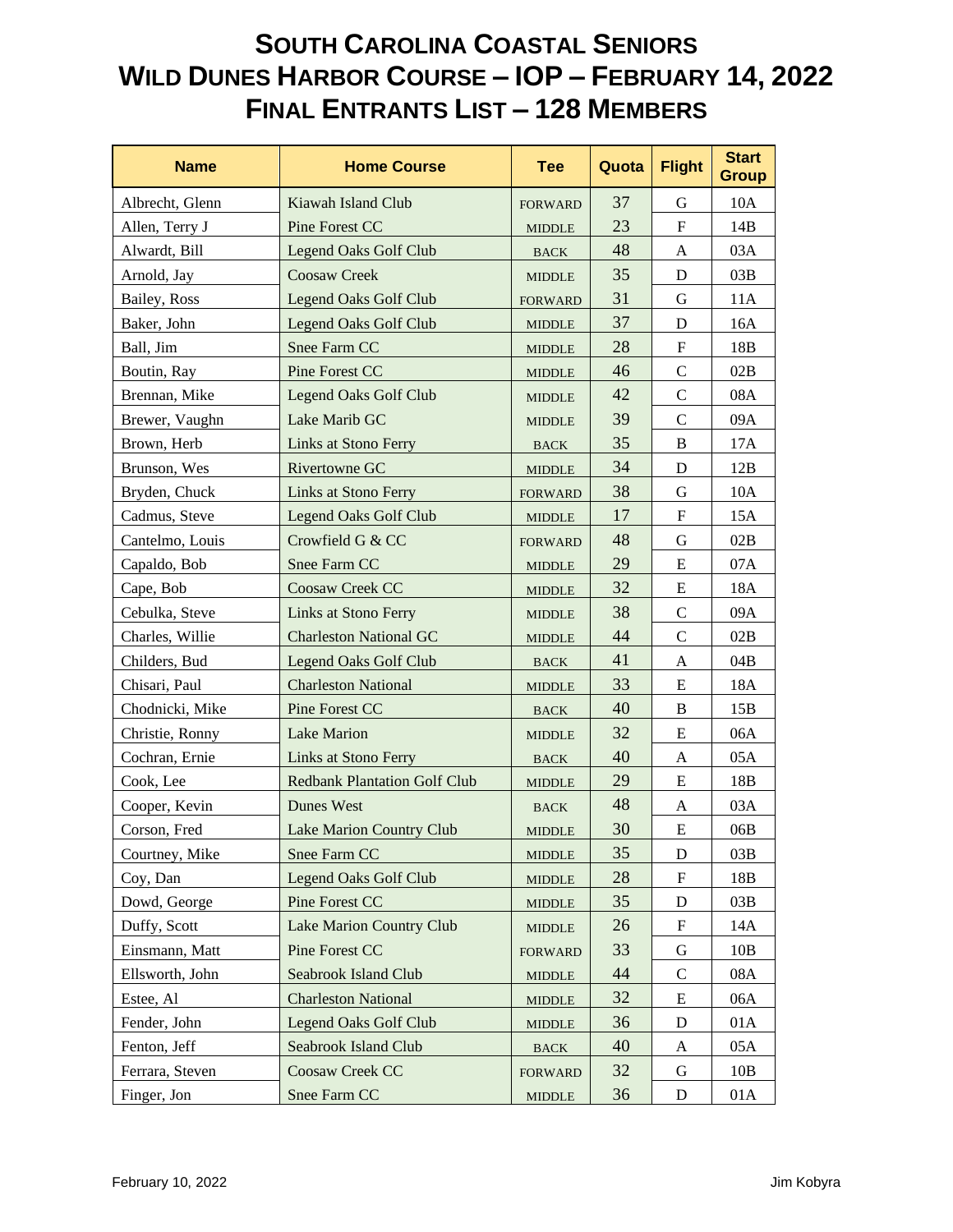| <b>Name</b>        | <b>Home Course</b>                    | <b>Tee</b>                      | Quota | <b>Flight</b> | <b>Start</b><br><b>Group</b> |
|--------------------|---------------------------------------|---------------------------------|-------|---------------|------------------------------|
| Fink, Alan         | Links at Stono Ferry                  | <b>MIDDLE</b>                   | 26    | F             | 14A                          |
| Fintak, Bob        | <b>Rivertowne CC</b>                  | <b>MIDDLE</b>                   | 43    | $\mathsf{C}$  | 08A                          |
| Gallagher, Joe     | Dunes West Golf Club                  | <b>FORWARD</b>                  | 25    | $\mathbf G$   | 11B                          |
| Garrison, Dan      | <b>Legend Oaks Golf Club</b>          | <b>MIDDLE</b>                   | 28    | $\mathbf F$   | 13A                          |
| Gorman, John       | <b>Lake Marion</b>                    | <b>FORWARD</b>                  | 38    | G             | 10A                          |
| Graham, Charles    | Snee Farm CC                          | <b>MIDDLE</b>                   | 36    | D             | 01B                          |
| Harvey, Randy      | <b>Legend Oaks Golf Club</b>          | <b>FORWARD</b>                  | 30    | G             | 11A                          |
| Haynes, Rickey     | <b>Edisto Beach Plantation Course</b> | <b>MIDDLE</b>                   | 23    | ${\bf F}$     | 14B                          |
| Heilman. Rich      | Seabrook Island Club                  | <b>MIDDLE</b>                   | 35    | D             | 03B                          |
| Hendricks, Tom     | Rivertowne CC                         | <b>BACK</b>                     | 35    | B             | 17A                          |
| Hendrix, Larry     | Links at Stono Ferry                  | <b>BACK</b>                     | 43    | A             | 04B                          |
| Hill, Dan          | Links at Stono Ferry                  | <b>BACK</b>                     | 32    | B             | 17B                          |
| Hinkebein, Rick    | Seabrook Island Club                  | <b>MIDDLE</b>                   | 42    | $\mathsf{C}$  | 08B                          |
| Hirschmann, Harold | <b>Wild Dunes</b>                     | <b>MIDDLE</b>                   | 27    | $\mathbf F$   | 13A                          |
| Hoffman, Bruce     | Daniel Island Golf Club               | <b>MIDDLE</b>                   | 38    | $\mathsf{C}$  | 09A                          |
| Huff, Reid         | Links at Stono Ferry                  | <b>MIDDLE</b>                   | 33    | D             | 02A                          |
| Hunt, Tom          | <b>Legend Oaks Golf Club</b>          | <b>MIDDLE</b>                   | 34    | D             | 12B                          |
| Hutto, Babe        | Links at Stono Ferry                  | <b>FORWARD</b>                  | 21    | G             | 12A                          |
| Hutto, Jimmy       | <b>Charleston National</b>            | <b>MIDDLE</b>                   | 33    | E             | 12B                          |
| Hyde, Fred         | Dunes West Golf Club                  | <b>BACK</b>                     | 41    | A             | 04B                          |
| Igras, Bill        | Dunes West Golf Club                  | <b>MIDDLE</b>                   | 33    | E             | 18A                          |
| Jansson, Gunnar    | <b>Charleston National GC</b>         | <b>BACK</b>                     | 39    | B             | 15B                          |
| Johnson, Jeff      | <b>Charleston National GC</b>         | <b>MIDDLE</b>                   | 30    | E             | 06B                          |
| Jones, Steve       | Snee Farm CC                          | <b>MIDDLE</b>                   | 36    | D             | 01B                          |
| Kaiser, Ken        | <b>Lake Marion</b>                    | <b>FORWARD</b>                  | 20    | $\mathbf G$   | 12A                          |
| Kaufman, Avi       | <b>Legend Oaks Golf Club</b>          | <b>FORWARD</b>                  | 15    | G             | 12A                          |
| Keck, Mike         | <b>Rivertowns CC</b>                  | <b>BACK</b>                     | 38    | B             | 15B                          |
| Kerrigan, Chris    | Snee Farm CC                          | <b>MIDDLE</b>                   | 32    | E             | 06A                          |
| Kline, Red         | Sun City-Hidden Cyperss               | $_{\mbox{\footnotesize{BACK}}}$ | 46    | A             | 04A                          |
| Kobes, Pete        | Snee Farm CC                          | <b>MIDDLE</b>                   | 21    | F             | 14B                          |
| Kobyra, Jim        | Links at Stono Ferry                  | <b>MIDDLE</b>                   | 33    | D             | 02A                          |
| Komurek, Chuck     | <b>Berkeley CC</b>                    | <b>MIDDLE</b>                   | 29    | F             | 18B                          |
| Loadholt, Ernie    | Old Penny Branch CC                   | $\ensuremath{\mathsf{MIDDLE}}$  | 21    | F             | 15A                          |
| Mattison, Mark     | <b>Coosaw Creek</b>                   | <b>MIDDLE</b>                   | 33    | E             | 18A                          |
| McCaskill, Travis  | <b>Patriots Point Golf Club</b>       | <b>FORWARD</b>                  | 30    | G             | 11B                          |
| McGrain, Kevin     | Rivertowne CC                         | <b>BACK</b>                     | 49    | A             | 03A                          |
| McGurk, Brian      | Wrenwoods Golf Club                   | <b>BACK</b>                     | 40    | A             | 05A                          |
| McKay, Sonny       | <b>Charleston National GC</b>         | <b>BACK</b>                     | 47    | A             | 04A                          |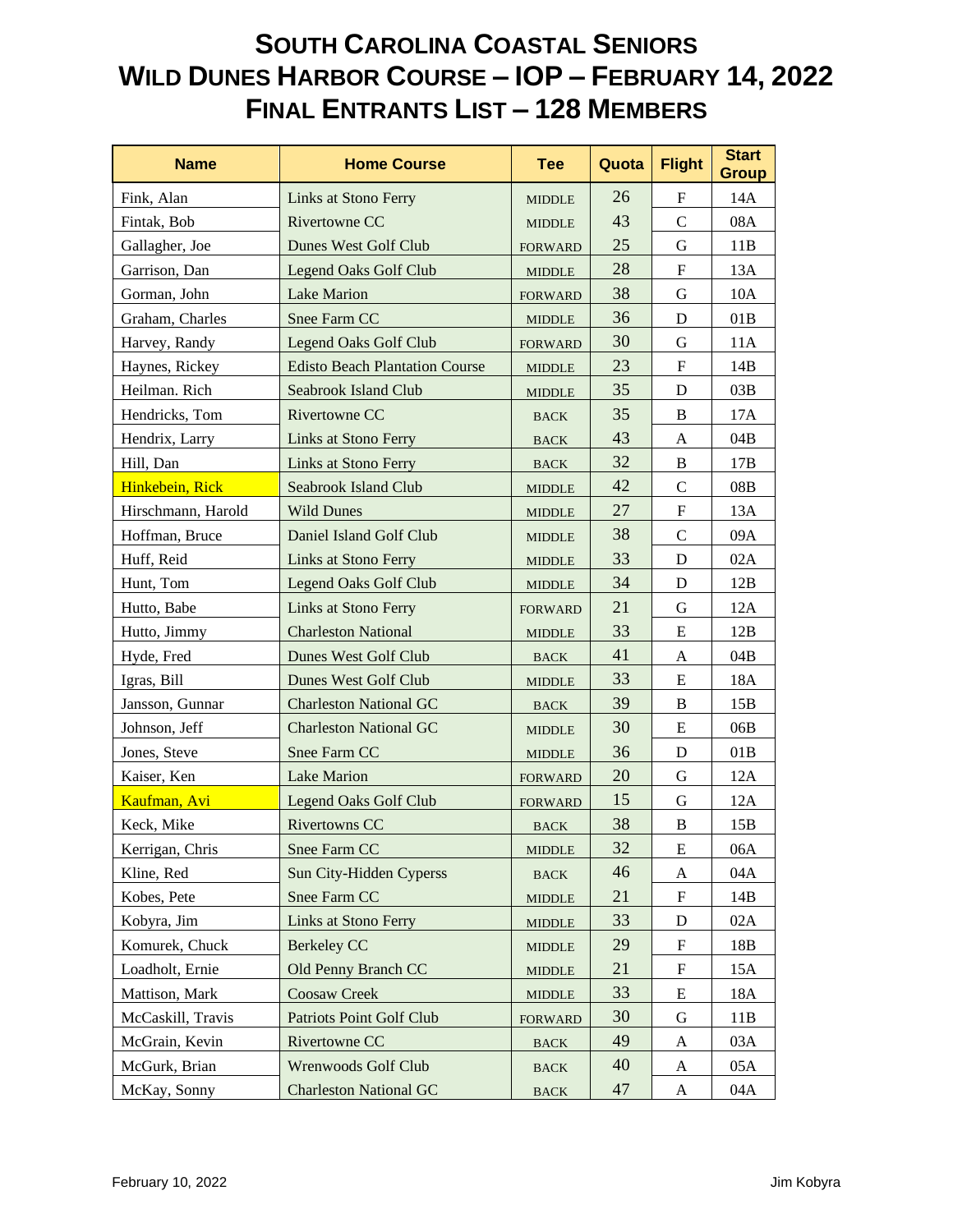| <b>Name</b>           | <b>Home Course</b>              | <b>Tee</b>                      | Quota | <b>Flight</b> | <b>Start</b><br><b>Group</b> |
|-----------------------|---------------------------------|---------------------------------|-------|---------------|------------------------------|
| McMahon, Jerry        | <b>Seabrook Island Club</b>     | <b>MIDDLE</b>                   | 27    | $\mathbf F$   | 13A                          |
| Melton, Kevin         | <b>Links at Stono Ferry</b>     | <b>BACK</b>                     | 41    | A             | 05A                          |
| Mills, Bill           | Snee Farm CC                    | <b>BACK</b>                     | 36    | B             | 16A                          |
| Murphy, Mike          | Lady's Island CC                | <b>FORWARD</b>                  | 26    | G             | 11B                          |
| Murphy, Rich          | Rivertowne CC                   | <b>MIDDLE</b>                   | 30    | E             | 07A                          |
| Nelson, Randy         | Coosaw Creek CC                 | <b>BACK</b>                     | 31    | B             | 17B                          |
| Nichols, Bill         | <b>Legend Oaks Golf Club</b>    | <b>BACK</b>                     | 46    | A             | 04A                          |
| Nichols, PJ           | Seabrook Island Club            | <b>MIDDLE</b>                   | 37    | $\mathcal{C}$ | 09B                          |
| Oster, Ken            | Seabrook Island Club            | <b>MIDDLE</b>                   | 37    | D             | 01A                          |
| Parades, Mike         | Links at Stono Ferry            | <b>MIDDLE</b>                   | 36    | D             | 01B                          |
| Parker, Jim           | Crowfield G & CC                | <b>MIDDLE</b>                   | 41    | $\mathcal{C}$ | 08B                          |
| Peterson, Duane       | <b>Legend Oaks Golf Club</b>    | <b>MIDDLE</b>                   | 36    | D             | 01B                          |
| Petros, Jim           | Coosaw Creek CC                 | <b>BACK</b>                     | 28    | B             | 17B                          |
| Powell, Glenn         | <b>Legend Oaks Golf Club</b>    | <b>BACK</b>                     | 51    | A             | 03A                          |
| Ramsdell, Dick        | <b>Legend Oaks Golf Club</b>    | <b>FORWARD</b>                  | 35    | G             | 10B                          |
| Rhea, Donald          | Links at Stono Ferry            | <b>BACK</b>                     | 36    | B             | 16A                          |
| Rupinskas, Vytas      | Links at Stono Ferry            | <b>BACK</b>                     | 36    | B             | 17A                          |
| Santos, Ron           | Links at Stono Ferry            | <b>MIDDLE</b>                   | 27    | $\mathbf F$   | 14A                          |
| Schneider, Bill       | Dunes West Golf Club            | <b>MIDDLE</b>                   | 37    | $\mathsf{C}$  | 09B                          |
| <b>Schroeder, Gus</b> | Shadowmoss G & CC               | <b>MIDDLE</b>                   | 33    | E             | 02A                          |
| Simpson, Jack         | Sun City-Okatie Creek           | <b>MIDDLE</b>                   | 39    | $\mathsf{C}$  | 09A                          |
| Sinisko, Mike         | <b>Legends of Parris Island</b> | <b>MIDDLE</b>                   | 37    | D             | 01A                          |
| Sprayberry, Sam       | <b>Charleston National GC</b>   | <b>MIDDLE</b>                   | 31    | E             | 06B                          |
| Staines, Alex         | <b>Legend Oaks Golf Club</b>    | <b>MIDDLE</b>                   | 28    | F             | 13A                          |
| Stark, John           | Coosaw Creek CC                 | <b>BACK</b>                     | 28    | B             | 17B                          |
| Stephan, Don          | <b>Legend Oaks Golf Club</b>    | <b>MIDDLE</b>                   | 31    | E             | 06B                          |
| Summerford, Ted       | Snee Farm CC                    | <b>MIDDLE</b>                   | 37    | $\mathsf C$   | 09B                          |
| Swem, Paul            | Shadowmoss G & CC               | <b>MIDDLE</b>                   | 33    | D             | 02A                          |
| Terry, Mockey         | Old Penny Branch CC             | <b>MIDDLE</b>                   | 19    | F             | 15A                          |
| Thompson, Pete        | <b>Coosaw Creek</b>             | $_{\mbox{\footnotesize{BACK}}}$ | 37    | $\, {\bf B}$  | 16A                          |
| Tillman, Paul         | <b>Seabrook Island Club</b>     | <b>FORWARD</b>                  | 32    | G             | 11A                          |
| Travis, Bill          | Rivertowne CC                   | <b>MIDDLE</b>                   | 43    | $\mathsf{C}$  | 08A                          |
| Trimarco, Rich        | Rivertowne CC                   | $_{\mbox{\footnotesize{BACK}}}$ | 40    | $\, {\bf B}$  | 15B                          |
| Tsukalas, Denis       | Pine Forest CC                  | <b>FORWARD</b>                  | 17    | G             | 12A                          |
| Turner, Greg          | Rivertowne                      | <b>FORWARD</b>                  | 36    | G             | 10B                          |
| Updike, Ron           | Links at Stono Ferry            | <b>MIDDLE</b>                   | 40    | C             | 08B                          |
| Vaccaro, Tony         | <b>Legend Oaks Golf Club</b>    | <b>MIDDLE</b>                   | 30    | E             | 07A                          |
| Vadala, Joe           | <b>Legend Oaks Golf Club</b>    | <b>FORWARD</b>                  | 39    | G             | 10A                          |